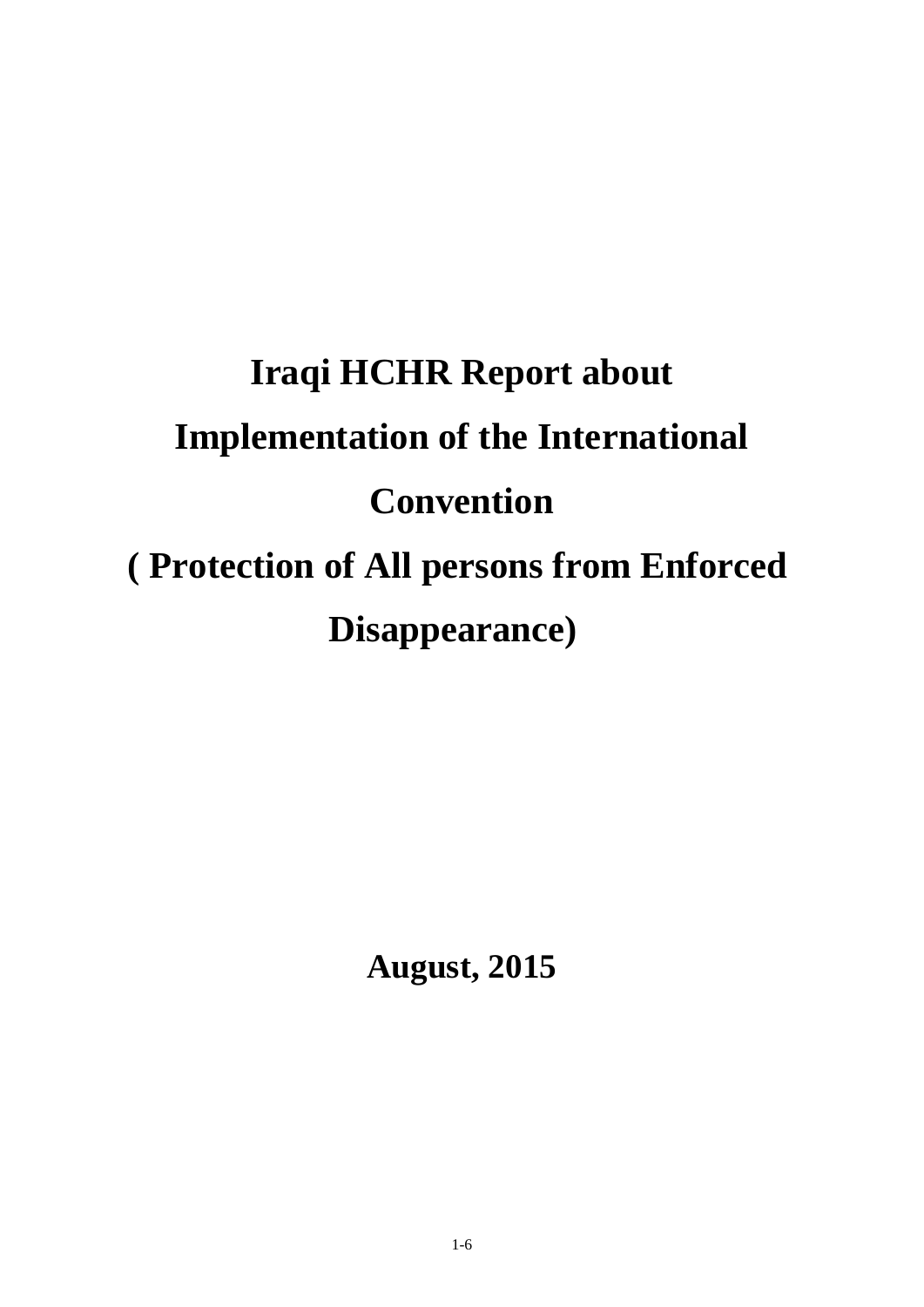Iraqi High Commission for Human Rights was established in Iraq under Law No. (53) of 2008 amended, implementing to the article no. (102) of Iraqi Constitution of 2005, its members had been chosen by voting on them in the Iraqi Council of Representatives on 09/04/2012 to be the first national institution for human rights in Iraq history.

The Law mandated the Commission many tasks, the most important of them are; to ensure respect and promotion of human rights that stated in Iraqi Constitution , laws and international treaties ratified by Iraq . Under this law HCHR became committed to receive complaints from individuals, groups and civil society organizations over the previous and subsequent violations, giving the commission authority to carry out initial investigations related to human rights violations and initiating proceedings then referred them to the public prosecutor.

IHCHR has allocated, since its establishing, a file related to enforced disappearance in Iraq, especially that Iraq has joined the International Convention for the Protection of All Persons from Enforced Disappearances, and approved by the Law No. (17) of 2010.

HCHR presents the most important notes and views on the extent of implementing the International Convention for the protection of persons from enforced disappearances in Iraq as the following:

1. **International Convention and national legislation:** International Convention is not higher than the national legislation under the legal system in Iraq, this principle is derived from the provisions of the Iraqi constitution into force; which does not give international conventions and treaties any superiority on the provisions of internal legislation, and this leads us to say that the ratification law on International Convention for the protection of persons from enforced disappearance is a part of the national legislation and has the impact in amending the legal provisions preceding its entry into force, but it is true theoretically only, because the national judge in Iraq, particularly in the criminal courts, adhere literally by Iraqi criminal law provisions and does not consider the other provisions contained in international conventions ratified by Iraq.

IHCHR considers that the issuance of legislation related to implement the Convention could to be have the impact in amending the previous laws, where its issuance will guarantee virtually solution for the implementation of provisions of the Convention.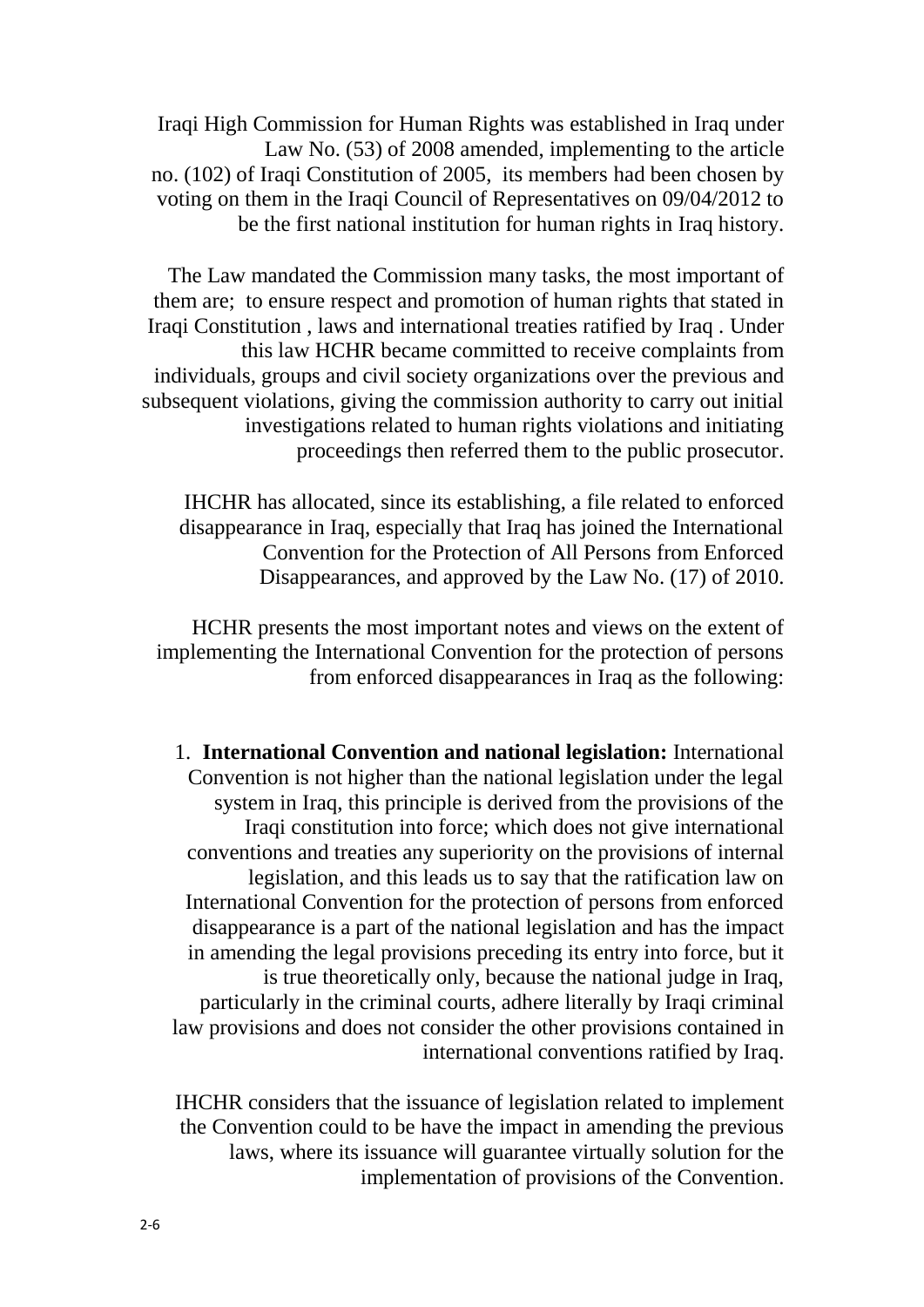2. **Database and information on the number of people who supposed to be subjected to enforced disappearance:** There is no system in Iraq to centralized information on the number of people who are supposed to be subjected to enforced disappearance because of, the views and several parties empowered by law the authority of the implementation of the arrest warrants and detention of persons, as well as, the situation in Kurdistan region refers to the presence of information system not linked by federal government , and it is not easy to access to that information from related parties.

3. **Draft law on the implementation of the Convention:** IHCHR liked to record that the commission was not invited to engage in discussions or preparations for this project, although the Commission Law No. (53) of 2008 has been awarded the commission this jurisdiction under article (4)

4. **Crimes and violations committed by terrorist groups (Da'ash):** the commission has been mentioned the difficulty to practice investigation procedures concerning crimes committed by these gangs , because the areas which had witnessed these crimes are still areas of military operations which are dangerous and the security situation is unstable , as well as the collapse of the criminal justice system. commission has received (5) complaints in the year (2014) and (15) in the year (2015) where the claim those people were subjected to enforced disappearances, commission has followed the legal proceedings and referred the complaints to the public prosecutor, commission has faced difficulties in identifying the real criminals and partners.

## **5. IHCHR has received complaints related to enforced disappearance cases and detail according to the following:**

| Year | No. of<br>complaints | Gender       | Age         |
|------|----------------------|--------------|-------------|
| 2014 | 12                   | <b>Males</b> | 20-40 years |
| 2015 | 29                   | males        | 20-40 years |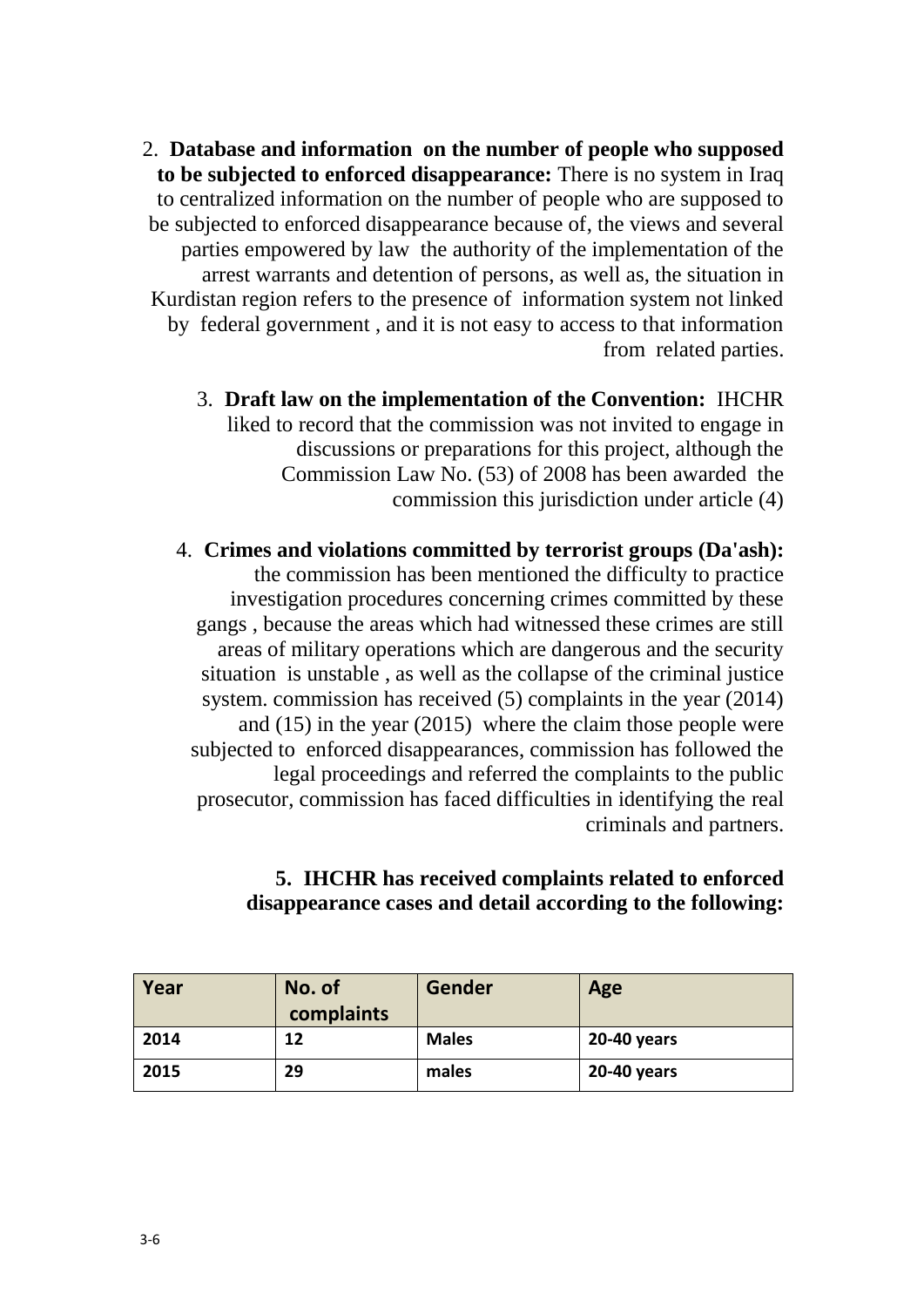According to the powers granted by the Commission under Article (5) of the Commission Law No. (53) of 2008, initial investigations and collect information have been conducted from ministries of interior and defense. The commission addressed the public prosecutor and the answer were (3) cases placed in prison in 2014 for investigative purposes under Article (4) of the Anti-terrorism Law No. (13) of 2005, Commission is following the results of these complaints with the public prosecutor, here HCHR recorded the necessary needs in adoption programs to build the capacity of its staff working in the field of investigation and complaints programs, as well as legal support campaigns to raise awareness in how to apply the individuals legal protection of judicial bodies and others in Iraq.

6**. Prisons and penal institutions:** Iraqi high commission for Human Rights carries out visits periodically and regularly to the prisons and penal institutions in Iraq, and issued its observations and recommendations to the competent authorities, as well as published periodic and annual reports. The commission did not have recorded any complaint on the existence of secret prisons in Iraq.

As for considering the practice of enforced disappearance a crime against humanity, the Iraqi legal system does not define this crime by any legal description, but only in the Supreme Iraqi Criminal Court Act No. 10 of 2005 article (12), where the practice of enforced disappearance could be considered as (a crime against humanity) just in the period between 17/7/1968 until 1/5/2003, this period determined by the court law as mentioned above , this description does not cover crimes committed after that date, which highlights the need to legislate provision explicitly considering the practice of enforced disappearance is a crime against humanity in national legislation.

7. **IHCHR considers** that the provisions of the criminal responsibility . referred to in article (6) of the Convention is not possible to apply in Iraq currently in the absence of a legal provision which, criminalizes the practice of enforced disappearances, and thus the criminal responsibility that stipulated in Iraqi Penal Code No. (111) of 1969 determined by -4kidnapping acts and illegal restriction of liberty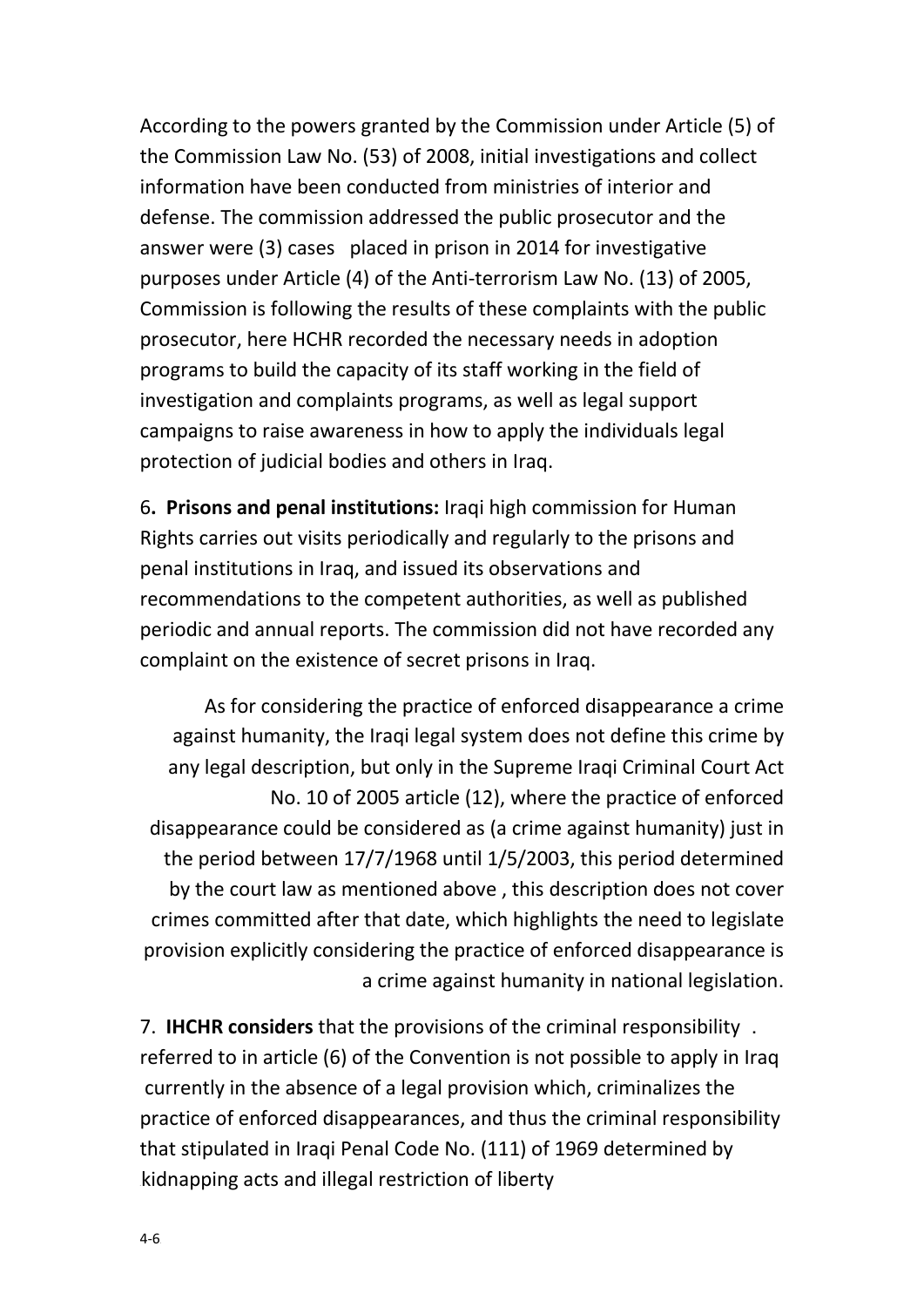The above-mentioned speech applies to article (7) of the Convention where it is impossible to impose appropriate penalties on the crime of enforced disappearances in application of the constitutional text (no crime and no punishment except by law) the 2<sup>nd</sup> item/article (19) of the Iraqi constitution .

8. **IHCHR considers** that the full implementation of Article 17 of the Convention is facing many obstacles in Iraq represented by the multiplicity of authorities and security agencies legally authorized to implement the orders of arrest and detention of persons accordingly, leading to the difficulty of ascertaining the fate of detained persons and to know whereabouts them or any information relating to them and if the memorandum of the Coalition Provisional Authority No. 2 of 2003 has provided guarantees in this field , but at the same time it does not provide unified system or a database of all detainees in detention centers or prisons, and here the Commission calls for the adoption of a unified database containing the names of detainees in Iraq , their personal data , the dates , whereabouts and these data must be available to detainee's family or his legal representative , no doubt that this procedure provides a definite guarantees and legal protection for detainees in line with the implementation of article 24 of the Convention

The Commission would like to mention here that the issuance of the decree no (57) on 2/01/2014 did not lead to establish a unified database of all detained persons, and those who arrested in which covers all Iraqi provinces and be accessible by stakeholders.

9 . The State's obligation to know and uncover the truth of all those who inflict harm from the crime of enforced disappearance , requires doing efforts to reveal the fate of missing persons and to follow available scientific methods , particularly in the field of mass graves, for this purpose Iraq has enacted law of mass graves protection No. 5 of 2006 , Iraqi Council of Representatives did well when enacted amendment of this law where expand legal protection to the mass graves that formed after the April 9, 2003, in particular as experienced by Iraq of terrorist